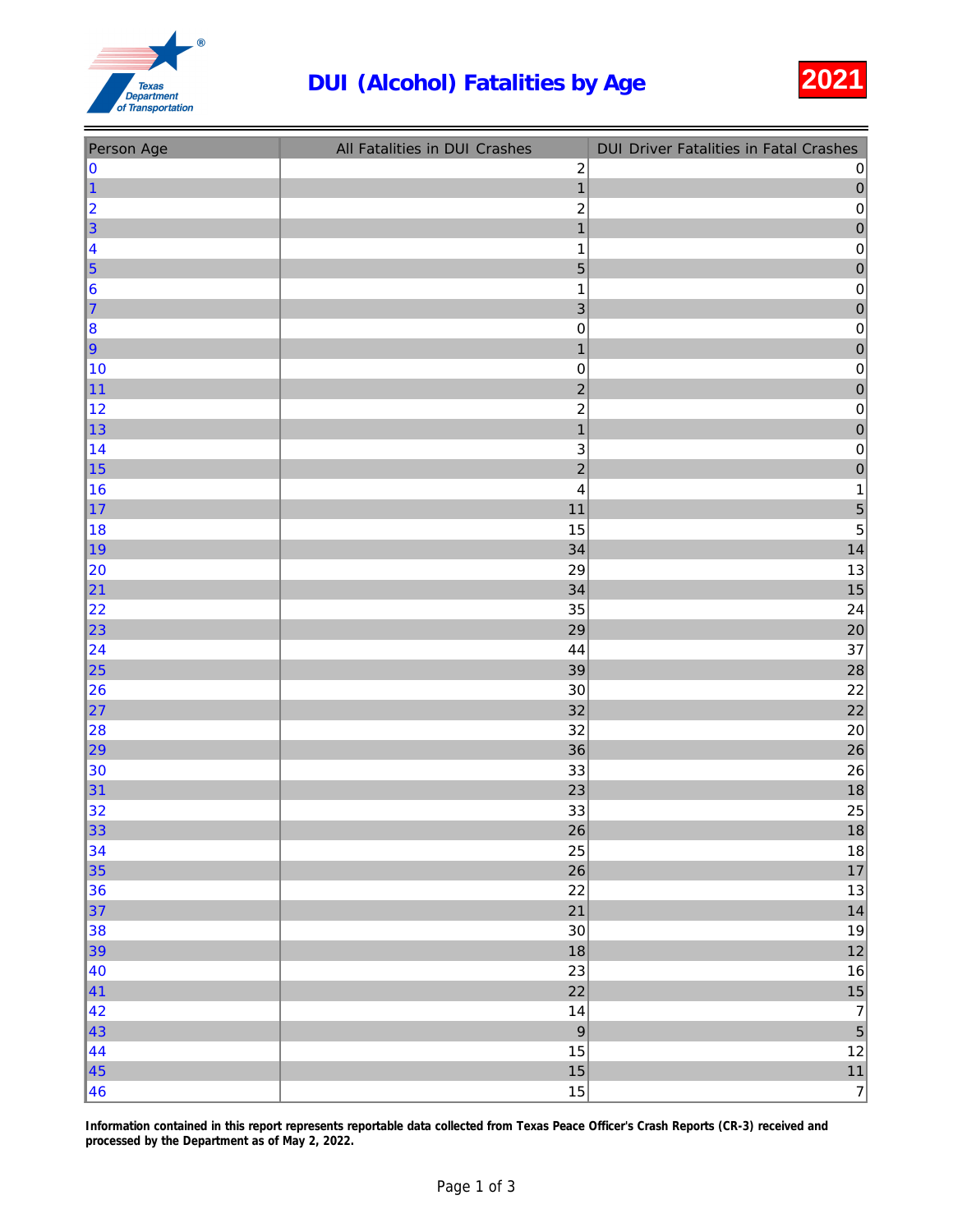## DUI (Alcohol) Fatalities by Age 2021



| Person Age | All Fatalities in DUI Crashes | <b>DUI Driver Fatalities in Fatal Crashes</b> |
|------------|-------------------------------|-----------------------------------------------|
| 47         | $10$                          | $\,6\,$                                       |
| 48         | 12                            | $11$                                          |
| 49         | 11                            | $\overline{6}$                                |
| 50         | $16$                          | 12                                            |
| 51         | 13                            | $\overline{9}$                                |
| 52         | 15                            | 11                                            |
| 53         | 10                            | $\overline{\mathbf{4}}$                       |
| 54         | 11                            | $\overline{7}$                                |
| 55         | 10                            | $\overline{7}$                                |
| 56         | $\,6$                         | $\overline{5}$                                |
| 57         | 19                            | $10$                                          |
| 58         | 11                            | $\boldsymbol{9}$                              |
| 59         | 11                            | $\overline{8}$                                |
| 60         | 12                            | $\overline{7}$                                |
| 61         | 10                            | $\overline{7}$                                |
| 62         | $\boldsymbol{9}$              | $\overline{5}$                                |
| 63         | $\,$ 6 $\,$                   | $\overline{\mathbf{r}}$                       |
| 64         | $\overline{\mathcal{I}}$      | $\mathbf{3}$                                  |
| 65         | 14                            | 9                                             |
| 66         | $\bf8$                        | 4                                             |
| 67         | 5                             | $\overline{\mathcal{L}}$                      |
| 68         | $\overline{5}$                | $\overline{\mathbf{c}}$                       |
| 69         | $\overline{7}$                | $\overline{4}$                                |
| 70         | $\boldsymbol{2}$              | $\mathbf{1}$                                  |
| 71         | $\overline{3}$                | 3                                             |
| 72         | $\mathbf{1}$                  | $\pmb{0}$                                     |
| 73         | $\overline{1}$                | $\overline{0}$                                |
| 74         | $\overline{c}$                | $\overline{c}$                                |
| 75         | $\overline{c}$                | $\overline{1}$                                |
| 76         | $\mathbf{1}$                  | $\pmb{0}$                                     |
| 77         | $\overline{c}$                | $\mathbf{0}$                                  |
| 78         | $\ensuremath{\mathsf{3}}$     |                                               |
| 79         | $\overline{2}$                | $\begin{array}{c} 2 \\ 1 \end{array}$         |
| 80         | 3                             | $\overline{1}$                                |
| 81         | $\overline{3}$                | $\mathbf 0$                                   |
| 82         | $\mathbf{1}$                  | $\pmb{0}$                                     |
| 83         | $\mathbf{1}$                  | $\overline{0}$                                |
| 84         | $\mathbf 1$                   | $\mathbf 0$                                   |
| 85         | $\overline{4}$                | $\mathbf{1}$                                  |
| 86         | $\mathbf 0$                   | $\mathbf 0$                                   |
| 87         | $\mathbf 0$                   | $\mathbf 0$                                   |
| 88         | $\mathbf{1}$                  | $\pmb{0}$                                     |
| 89         | $\mathbf 0$                   | $\overline{0}$                                |
| 90         | $\mathbf 0$                   | $\pmb{0}$                                     |
| 91         | $\mathbf 0$                   | $\mathbf 0$                                   |
| 92         | $\mathbf 0$                   | $\pmb{0}$                                     |
| 93         | $\mathbf 0$                   | $\mathbf{0}$                                  |

Information contained in this report represents reportable data collected from Texas Peace Officer's Crash Reports (CR-3) received and processed by the Department as of May 2, 2022.